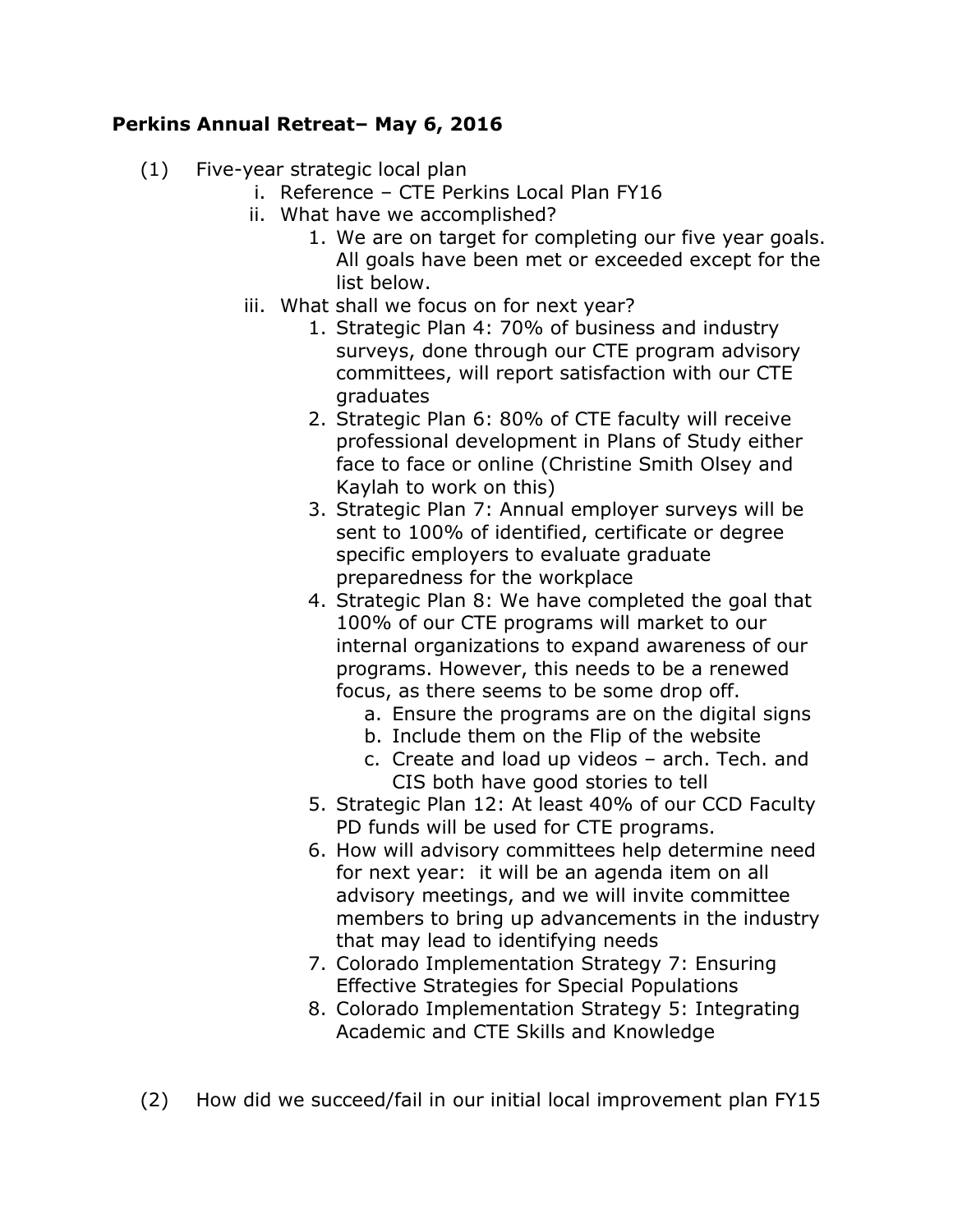data?

- i. Reference CTE Perkins Local Plan FY16
- ii. What are we going to do next year to improve
- iii. Write a final local improvement plan Response Below
- iv. Student Retention
	- 1. Arch. Tech. is working with their advisory board to align certificates to meet industry needs
	- 2. ECE is also realigning their certificates
	- 3. CPLAC is increasing, and CCTE has now 40 students who received credit, all captured on D2L
	- 4. CHS is working on right sizing their cohorts for success
	- 5. Looking at gateway courses for relevance and currency, also being intentional and re-evaluating which courses should be included in the GE part of each CTE program
- v. Non-Traditional Participation
	- 1. ESL scholarships offered for ECE students
	- 2. ECE pilot for Spanish speakers was successful and being broadened
	- 3. We need to reach out to Crystal Hernandez about how we should identify our displaced homemakers and single parents, also Tim Huggins has some information
	- 4. We are on track with the Warren Village initiative, and the Nurse Aide Spanish MOT class
	- 5. DEH is exploring their nitrous certificate to target some of their sub-pops
	- 6. Tutoring is working on emphasizing ESL students by hiring bilingual tutors for ECE 101
	- 7. Our P-tech partnership with Denver Health and Manual High School will bring in minority students
	- 8. Mi Casa Resource Center is providing assistance for women to take NUA with supplies and child care
	- 9. Financial aid is offering scholarships for ECE programs that are not Title IV eligible
	- 10. The Mile High Youth Corps is providing assistance for NUA students
- vi. Non- Traditional Completion
	- 1. Explore going to the high schools and assisting students in completing the graduation paperwork
	- 2. We must streamline the graduation process (see below)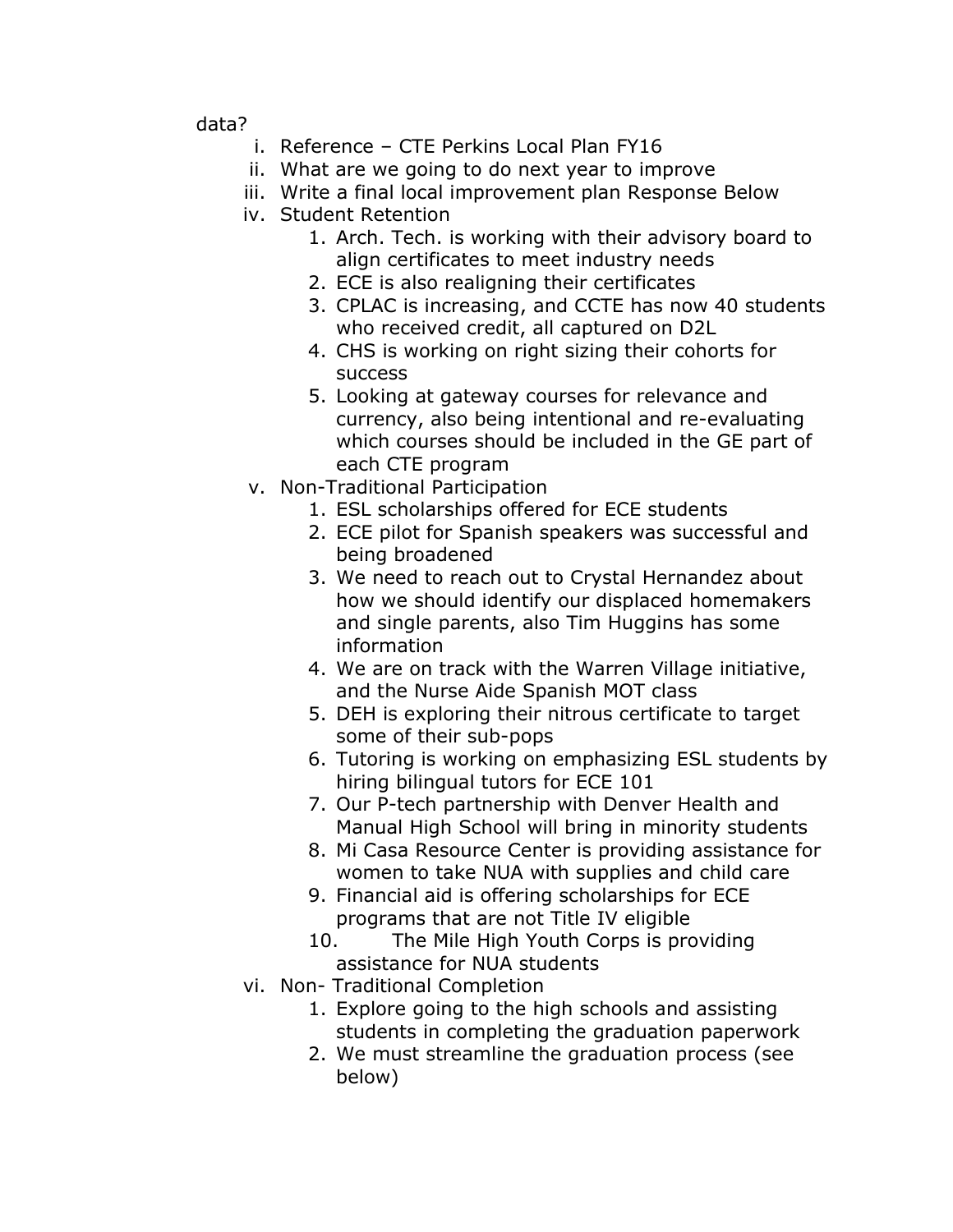- (3) Go over this year's measured outcomes from this year's plans
	- i. Reference Will be provided by recipients
	- ii. Should this data be on our website
		- 1. Not discussed
	- iii. How can we ensure that this is done?
		- 1. Any not done have a completion date, and will be reviewed at next year's Retreat
		- 2. New proposals should include a date by which the assessment will be complete
	- iv. Results:
		- 1. ACC Computers assessment completed, participation increased
		- 2. NUA Virtual Phlebotomy Kit will be complete May 2017
		- 3. NUA SimMan Essential Manikin will be complete Septemeber 2016
		- 4. DEH Nomad Portable Radiology Unit will be completed December 2016
		- 5. AMC Rotary Screw Compressor will be completed May 2017
		- 6. AEC Studio and Digital Enhancements assessment completed, attendance increased significantly
		- 7. CTE tutoring –assessment completed, 85% of students received an A, B, C
		- 8. RTE Pediatric Phantom will be completed May 2017
		- 9. DEH surgitel surgicam Pro will be completed December 2016
		- 10. NUA Conference will be completed May 2017
		- 11. CIS computers will be completed May 2017 must coordinate with new dean/chair
		- 12. VET Rescue Jerry and Fluffy results not included in outcomes report
		- 13. VET Conference assessment completed
		- 14. WiFi in CHR assessment completed complaints about wifi has dropped
- (4) Website Revisions
	- i. The vision is to have a web page called Career and Technical Education Administration with the following child pages
		- a. Faculty CTE Credentialing
		- b. Perkins Grant Management
		- c. CTE Program Management
	- ii. Thoughts?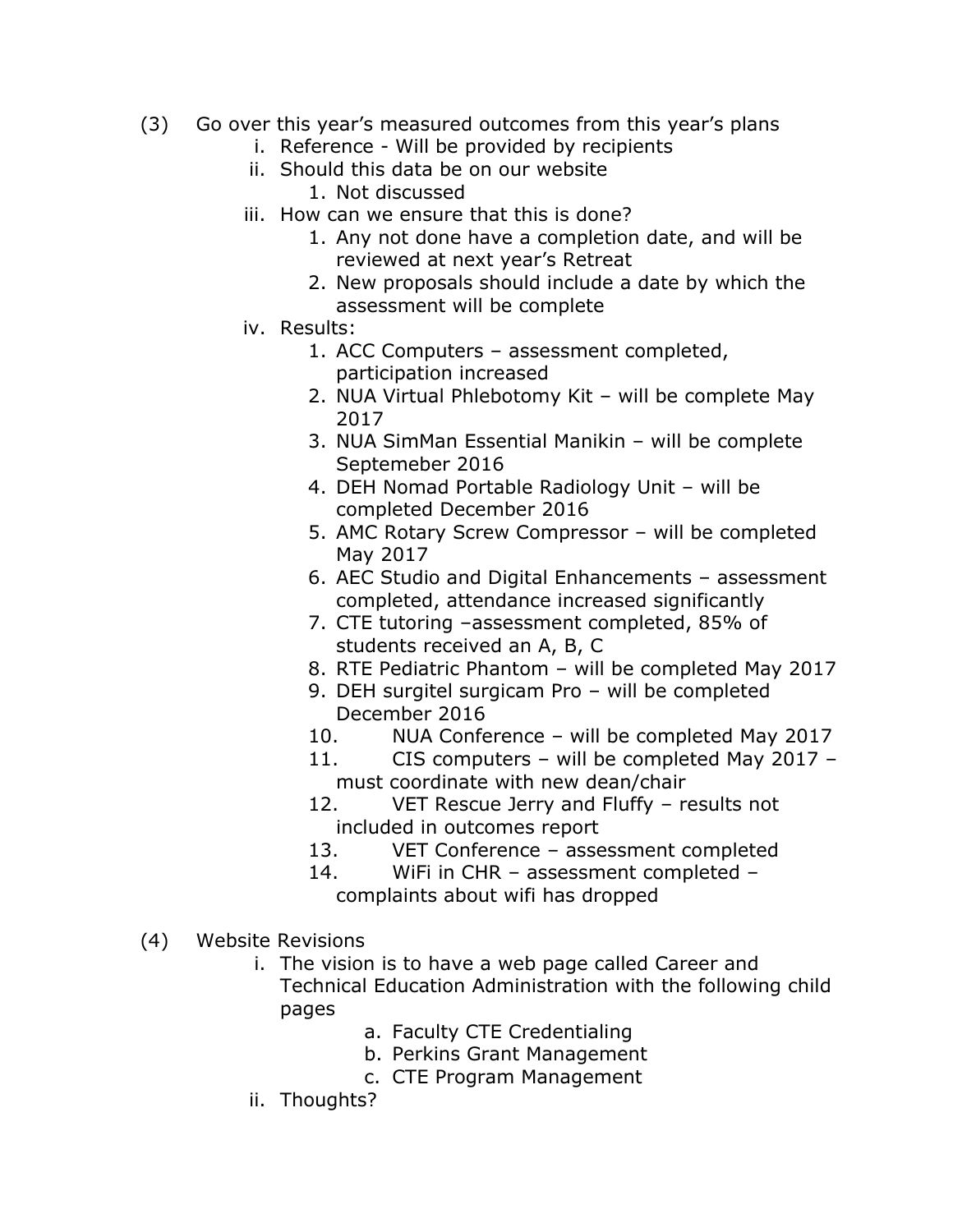- 1. This was agreed upon
- 2. A ticker of available funds should be on the website
- 3. The Perkins time line should be visually shown on the website
- 4. Reminder that IT and facilities should be invited to advisory meetings where purchases that may impact them are being discussed.
- (5) Write our One Year Goals for FY17
	- i. Reference Work already done today
	- ii. Reference CTE Perkins Local Plan FY16
	- iii. Reference Colorado Perkins Implementation Strategies
	- iv. Please see (1) our Five year goals for the explanation of this.
- (6) Performance Metrics and VE-135
	- i. Reference Performance Metric
	- ii. Reference Perkins VE-135 Reporting Form
		- 1. The VE-137 procedure was identified as needing revision
	- iii. Reference HLC 4C

4.C. The institution demonstrates a commitment to educational improvement through ongoing attention to retention, persistence, and completion rates in its degree and certificate programs.

1. The institution has defined [goals](https://www.hlcommission.org/Criteria-Eligibility-and-Candidacy/glossary-new-criteria-for-accreditation.html) for student retention, persistence, and completion that are ambitious but attainable and appropriate to its mission, student populations, and educational offerings.

2. The institution collects and analyzes information on student retention, persistence, and completion of its programs.

3. The institution uses information on student retention, persistence, and completion of programs to make improvements as warranted by the data.

iv. Reference – HLC 4A6

4.A. The institution demonstrates responsibility for the quality of its educational programs. 6. The institution evaluates the success of its graduates. The institution assures that the degree or certificate programs it represents as preparation for advanced study or employment accomplish these purposes. For all programs, the institution looks to indicators it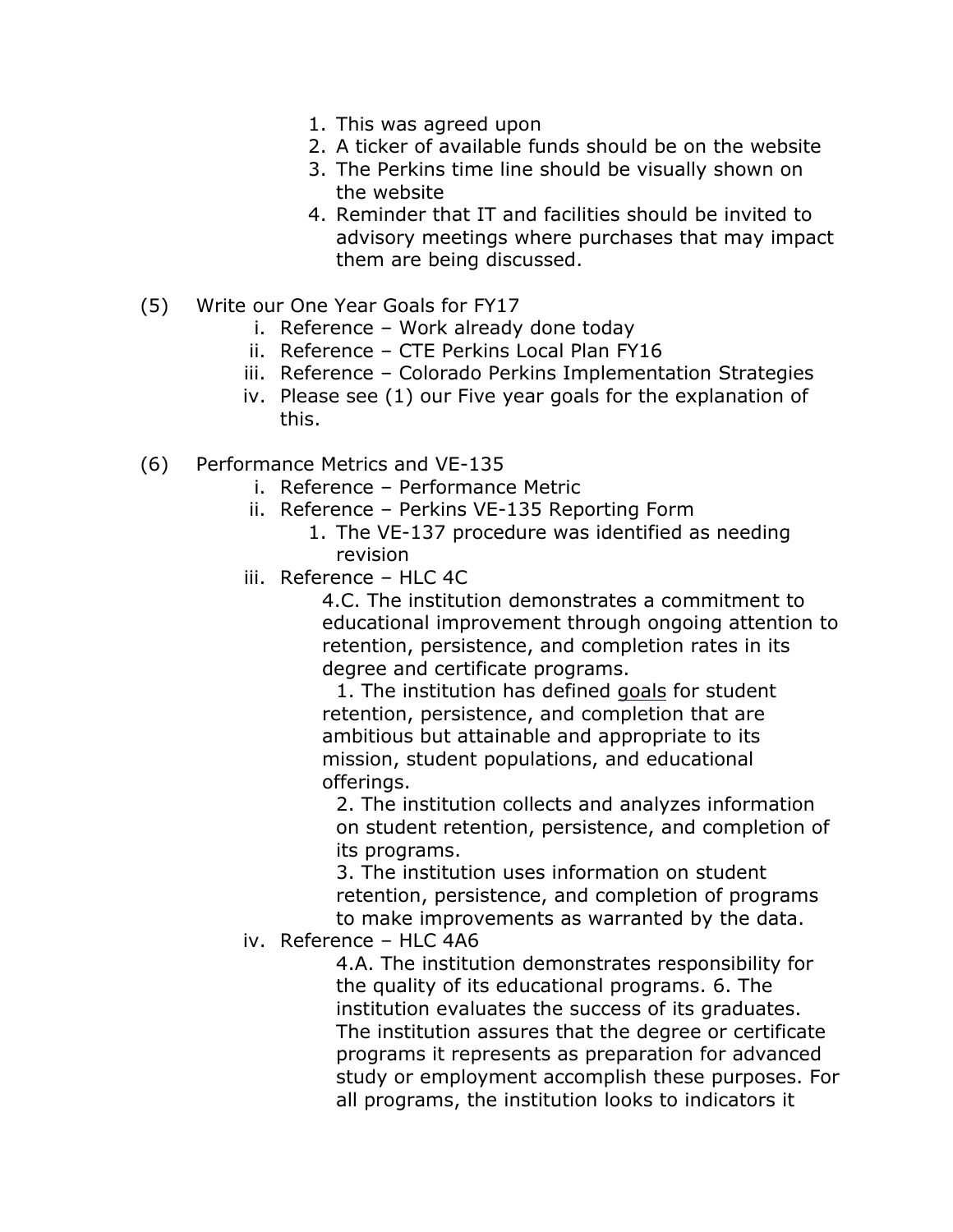deems appropriate to its mission, such as employment rates, admission rates to advanced degree programs, and participation rates in fellowships, internships, and special programs.

- v. How they are distributed
- vi. How they should be used
- vii. What can we do next year to improve the use of these
- viii. It was decided that this needs to be part of an all CTE chairs/deans meeting in the fall, which is discussed below.
- (7) Evaluate Projects for FY 17
	- i. Reference Applications
	- ii. Work on each one to improve and strengthen
		- 1. This was done for the five proposals that had representatives present
	- iii. Talk about PD
	- iv. CACTA for next year
		- 1. We did not discuss this. Do folks see this as of value?
	- v. How do we prevent the scramble to spend the money
	- vi. The vote for the proposals has already been sent out

## Proposed Fall Meeting

Agenda

- 1. We need to reach out to Crystal Hernandez about how we should identify our displaced homemakers and single parents
- 2. VE 135 (6) and the procedure needs to be discussed by all
- 3. CTE chairs, whether or not they accept Perkins dollars, needs to be on the same page with VE-135 plan and with the Local Improvement Plan which considers all CTE programs throughout the college
- 4. Strongly believed that Provost must be present at this meeting, along with all CTE chairs and CTE deans
- 5. What we have committed to
	- 1. Strategic Plan 4: 70% of business and industry surveys, done through our CTE program advisory committees, will report satisfaction with our CTE graduates
	- 2. Strategic Plan 6: 80% of CTE faculty will receive professional development in Plans of Study either face to face or online (Christine Smith Olsey and Kaylah to work on this)
	- 3. Strategic Plan 7: Annual employer surveys